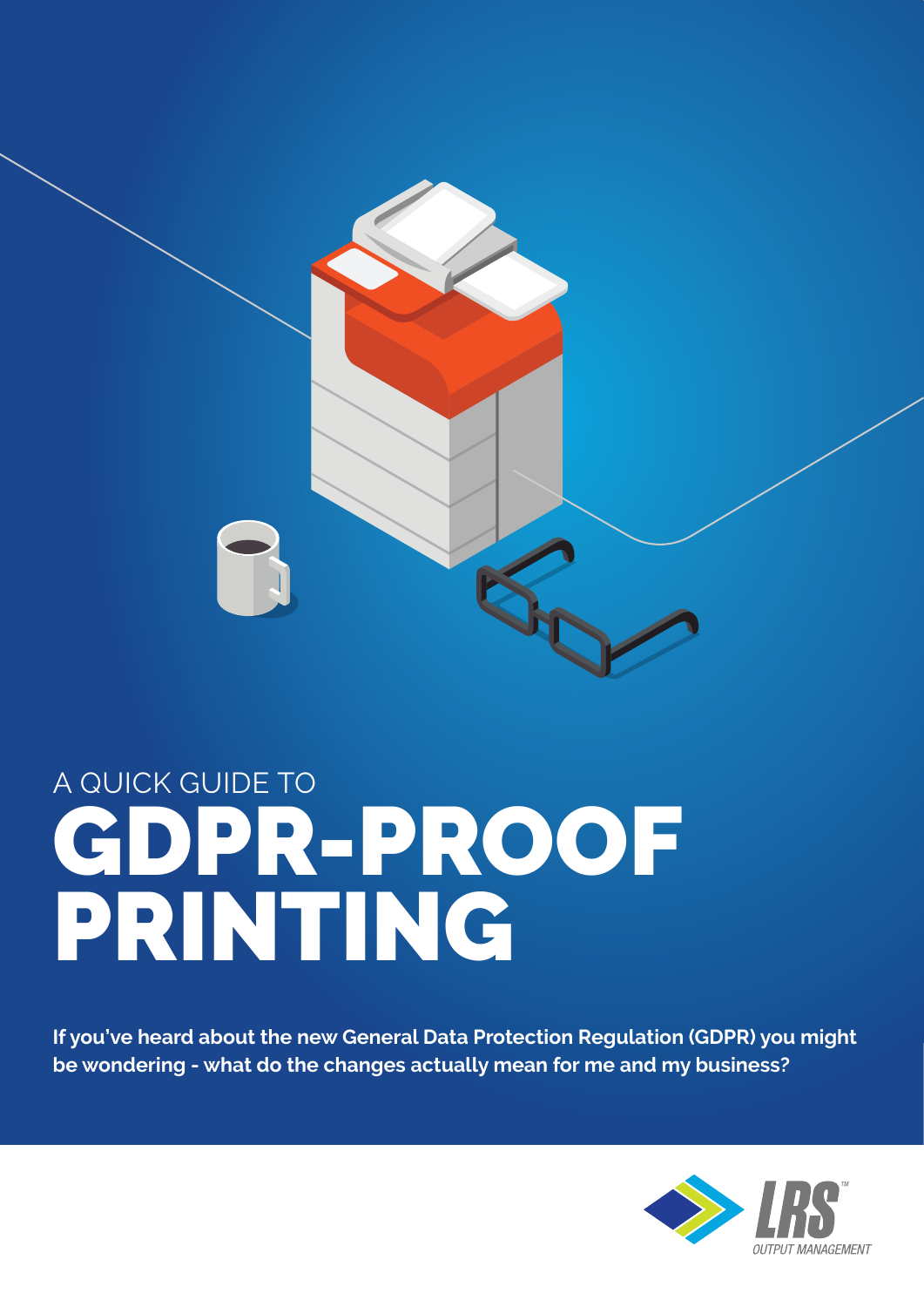The new law means you will be responsible for ensuring that your data is handled in a responsible way. This is important in print, where files held on servers and hardcopy documents are vulnerable to copying and tampering.

It sounds scary, but any problems can be avoided with the right procedures and some well-chosen technology. Here we show you how to implement print security to make your workplace GDPR compliant - leaving you free to keep calm and carry on.

#### **GDPR – The Facts**



**Comes into effect 25 May 2018**



**New EU framework which will commence in the UK regardless of Brexit**

| ٠ |  |
|---|--|

**IT teams will need to make sure valuable and sensitive information is used correctly and only accessed by authorised personnel**



**Data-handling requirements on businesses will change** 



**Businesses will be required to maintain records of personal data and processing activities** 

#### **Protecting print data in the workplace**

A HR manager needs to print out details of a job offer made to a new candidate but wants to be sure no one else will see it. The user initiates a print request via desktop, laptop or a mobile device. Let's see how this can play out...

#### THE NETWORK

#### **SCENARIO**

Using free, downloadable "sniffer" tools, a hacker obtains the candidate's bank details by capturing print data as it moves across the network.



#### **SOLUTION**

Print security software protects print data "in motion" by encrypting it as it moves from the device to the print server and from the server to the printer.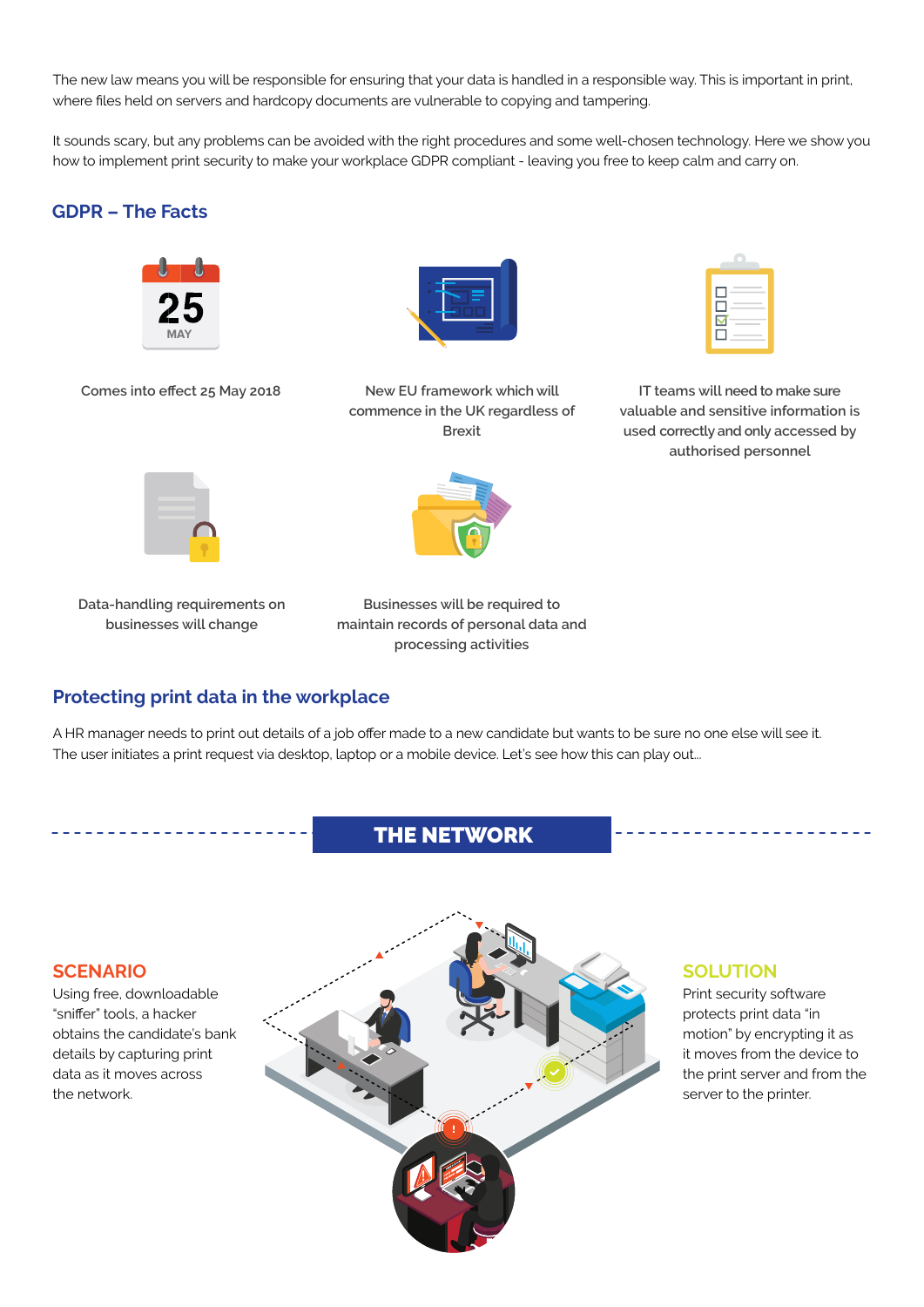#### THE PRINT QUEUE

### **SCENARIO**

An unauthorised user accesses the print server and views documents queued for printers in the HR department, putting sensitive information about candidates at risk.

#### **SOLUTION**

Encrypt spool files (documents) on the print server and restrict access to a single, trusted 'super administrator'

#### THE PRINTER

#### **SCENARIO** Someone picks up the job offer document of a new colleague by mistake – awkward! **SOLUTION** 'Pull printing' safeguards sensitive information during the printing process. Documents are held until users authenticate at the device and release them. **SCENARIO** The printer jams while the 'pull printing' job is in progress. Shortly after the jam is cleared, another colleague picks up the document by mistake. **SOLUTION** Print security software can be configured to ensure that remaining pages aren't automatically printed out later when a different user is a the printer.